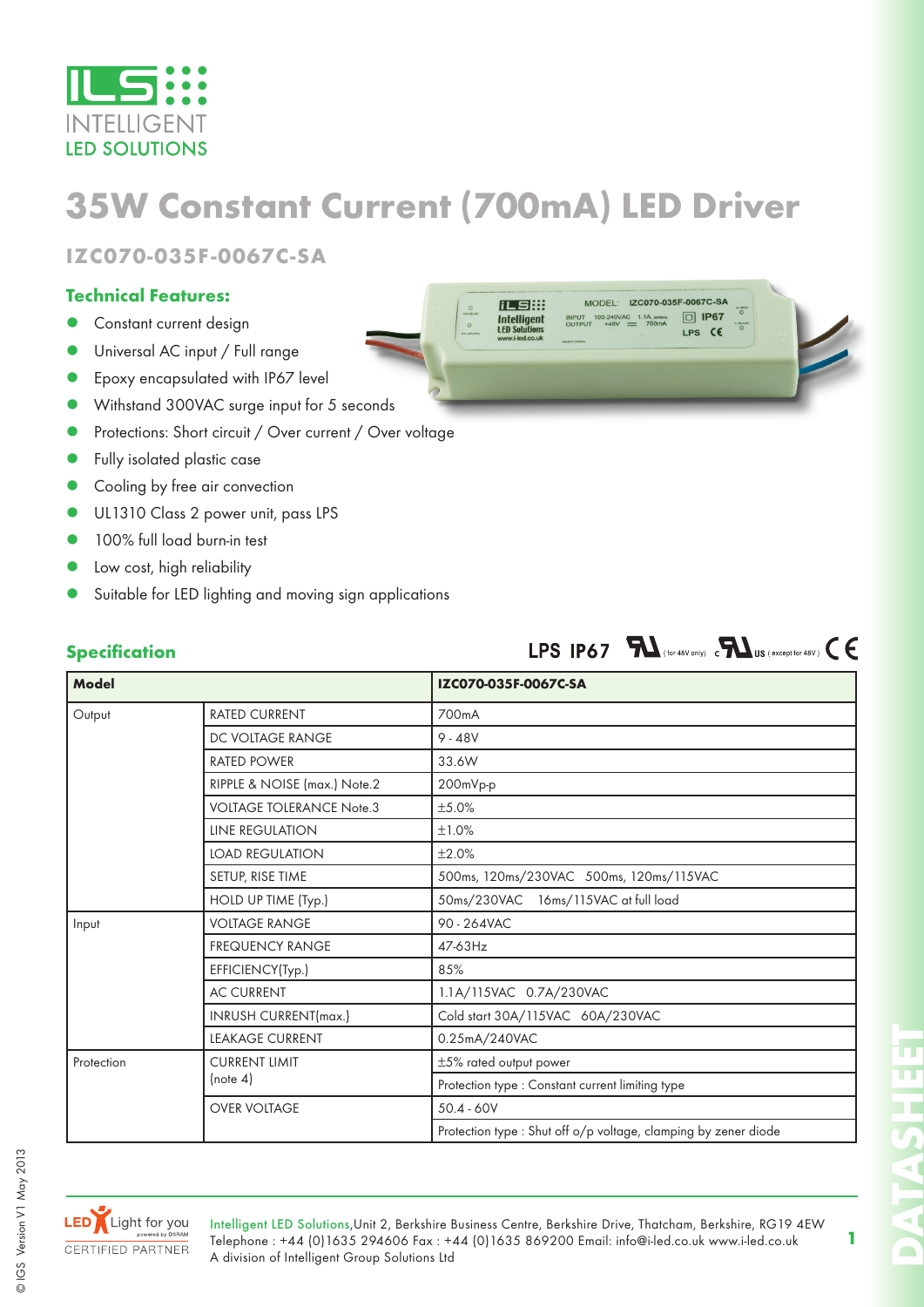## **www.i-led.co.uk**

| Model                    |                                       | IZC070-035F-0067C-SA                                                                                                      |
|--------------------------|---------------------------------------|---------------------------------------------------------------------------------------------------------------------------|
| Environment              | <b>WORKING TEMP.</b>                  | -30 - 75°C (Refer to output load derating curve)                                                                          |
|                          | <b>WORKING HUMIDITY</b>               | 20 - 90% RH non-condensing                                                                                                |
|                          | STORAGE TEMP., HUMIDITY               | $-40 - +80$ °C, 10 - 95% RH                                                                                               |
|                          | <b>TEMP. COEFFICIENT</b>              | $\pm 0.03\%/^{\circ}C(0.50^{\circ}C)$                                                                                     |
|                          | <b>VIBRATION</b>                      | 10 - 500Hz, 2G 10min./1 cycle, period for 60min. each along X, Y, Z axes                                                  |
| Safety & EMC<br>(Note 5) | SAFETY STANDARDS                      | UL1310 Class 2, CAN/CSA C22.2 No. 223-M91 (except for 48V), IP67<br>approved, design refer to TUV EN60950-1, EN61347-2-13 |
|                          | <b>WITHSTAND VOLTAGE</b>              | $I/P-O/P:3KVAC$                                                                                                           |
|                          | <b>ISOLATION RESISTANCE</b>           | I/P-O/P:>100M Ohms / 500VDC / 25°C / 70% RH                                                                               |
|                          | <b>EMI CONDUCTION &amp; RADIATION</b> | Compliance to EN55022 (CISPR22) Class B                                                                                   |
|                          | <b>HARMONIC CURRENT</b>               | Compliance to EN61000-3-2                                                                                                 |
|                          | <b>EMS IMMUNITY</b>                   | Compliance to EN61000-4-2, 3, 4, 5, 6, 8, 11; ENV50204, EN55024, Light<br>industry level, criteria A                      |
| Others                   | <b>MTBF</b>                           | 743.5K hrs min.<br>MIL-HDBK-217F (25 °C)                                                                                  |
|                          | <b>DIMENSION</b>                      | 148*40*30mm (L*W*H)                                                                                                       |

Notes:

1. All parameters NOT specially mentioned are measured at 230VAC input, rated load and 25 of ambient temperature.

2. Ripple & noise are measured at 20MHz of bandwidth by using a 12" twisted pair-wire terminated with a 0.1uf & 47uf parallel capacitor.

3. Tolerance : includes set up tolerance, line regulation and load regulation.

4. Derating may be needed under low input voltage. Please check the derating curve for more details.<br>5. The power supply is considered a component which will be installed a final equipment. The final equ

The power supply is considered a component which will be installed a final equipment. The final equipment must be re-confirmed that it still meetsEMC directives.

6. Length of set up time is measured at first cold start. Turning ON/OFF the power supply may lead to increase of the set up time.



© IGS Version V1 May 2013

© IGS Version V1 May 2013

Intelligent LED Solutions,Unit 2, Berkshire Business Centre, Berkshire Drive, Thatcham, Berkshire, RG19 4EW Telephone : +44 (0)1635 294606 Fax : +44 (0)1635 869200 Email: info@i-led.co.uk www.i-led.co.uk A division of Intelligent Group Solutions Ltd